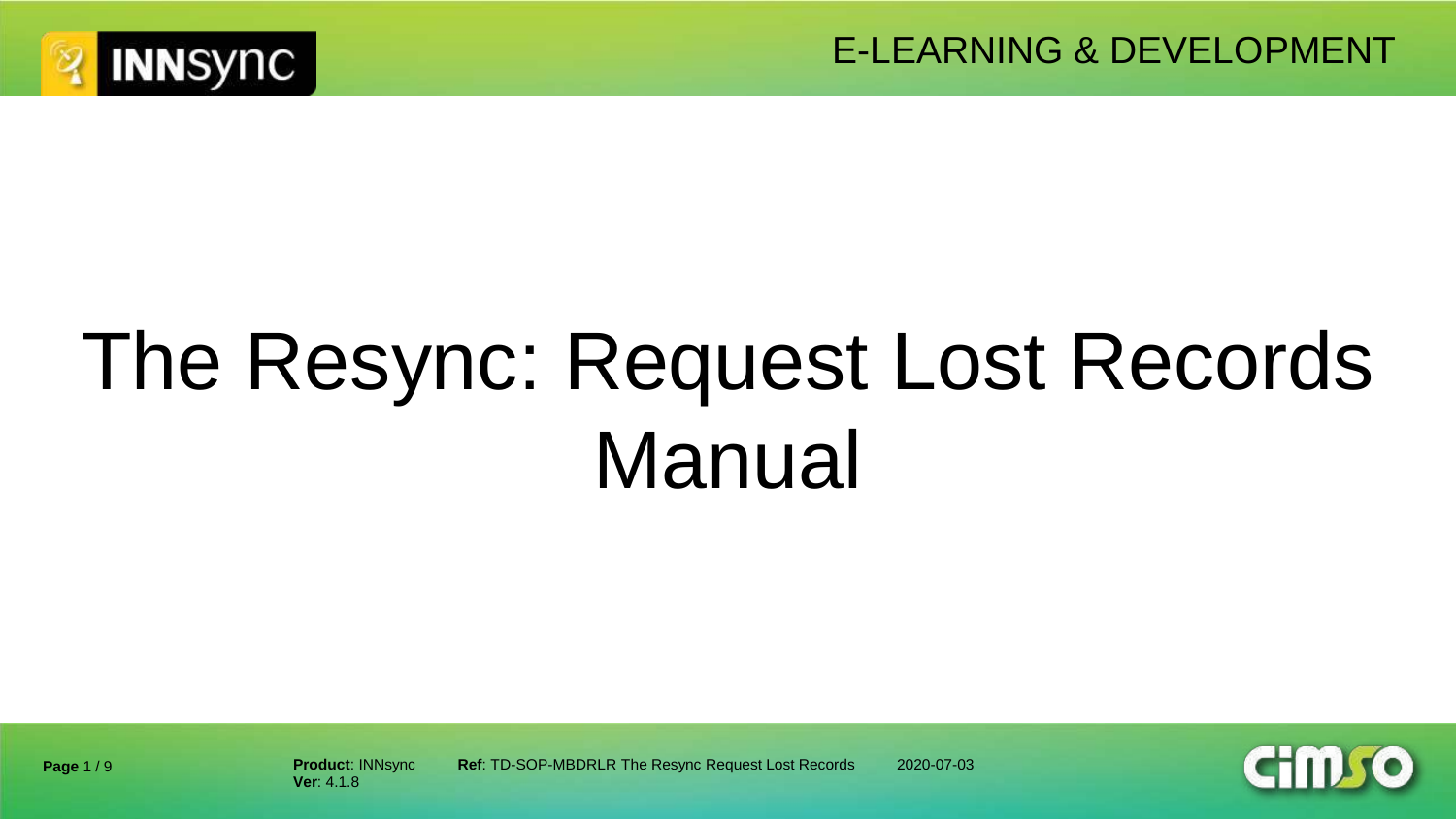



#### **CUSTOMER CENTRIC DESIGN**

- $Identity CDP customer data platform with$ extensive CRM
- Connect Single or bulk blast e-mail, SMS, fax and snail-mail
- Collaborate Local server to Web and mobile device data interchange
- Live Food, Beverage and Retail points of sale with stock control and procurement
- Play Schedule and manage Golf, SPA and Leisure activities
- Rest Reservations, Lodging PMS, Leasing and **Timeshare**
- Finance GAAP, IAS and IFRS financial control to balance sheet



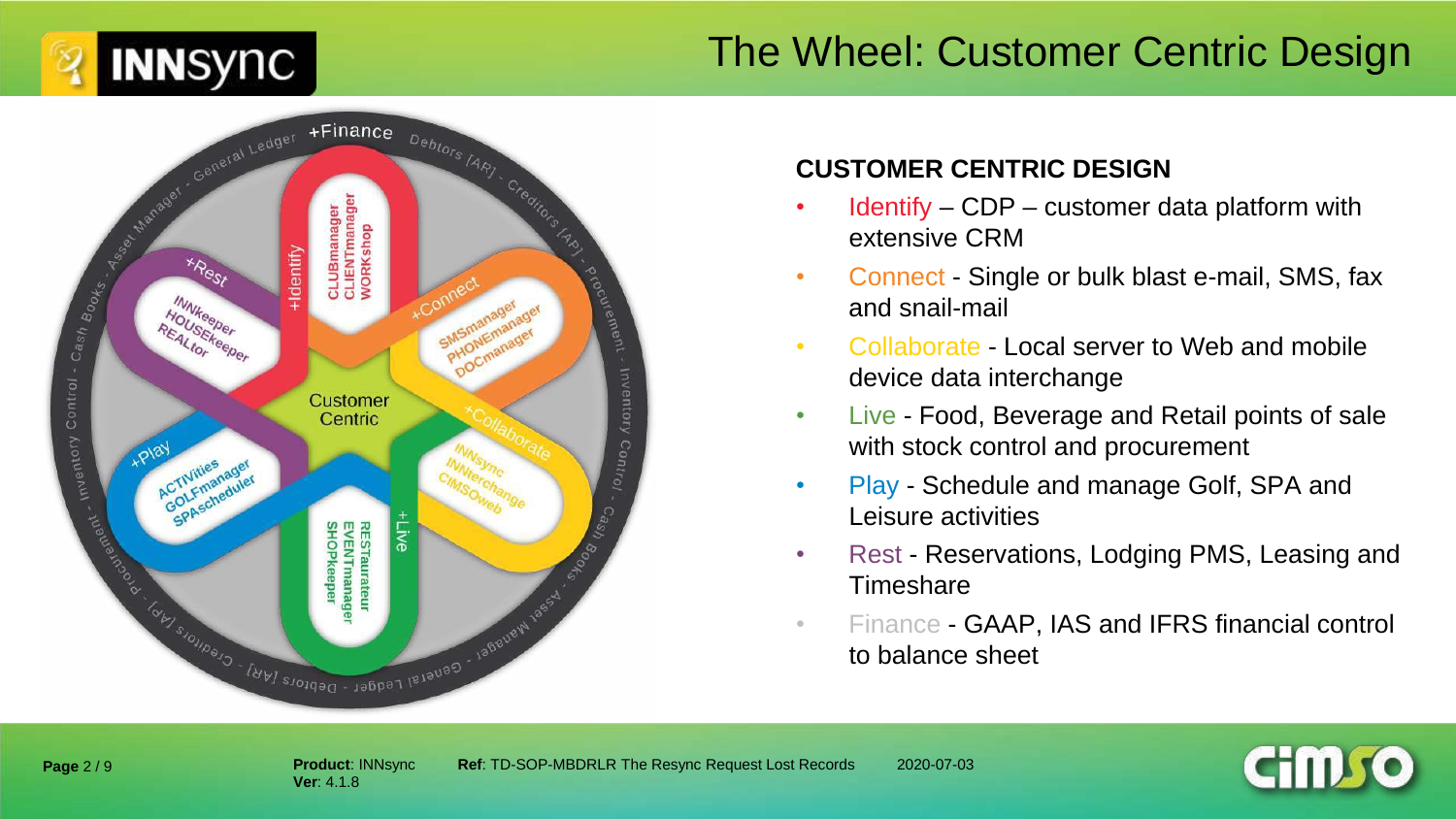### Logging Into INNsync

| STILL C Menu      |  |
|-------------------|--|
|                   |  |
| Administration    |  |
| Golfer            |  |
| ActivityScheduler |  |
| SpaScheduler      |  |
| Restaurateur      |  |
| ShopKeeper        |  |
| AssetManager      |  |
| WebRes            |  |
|                   |  |
|                   |  |
| InnSync           |  |
| Fax Server        |  |
| Phoneman          |  |
| TimeKeeper        |  |
| Configuration     |  |
|                   |  |
| <b>EXEUP</b>      |  |
| Close Menu        |  |



**Page** 3 / 9

**INNSYNC** 

 $\overline{\mathbf{2}}$ 

**Product: INNsync Ref: TD-SOP-MBDRLR The Resync Request Lost Records 2020-07-03**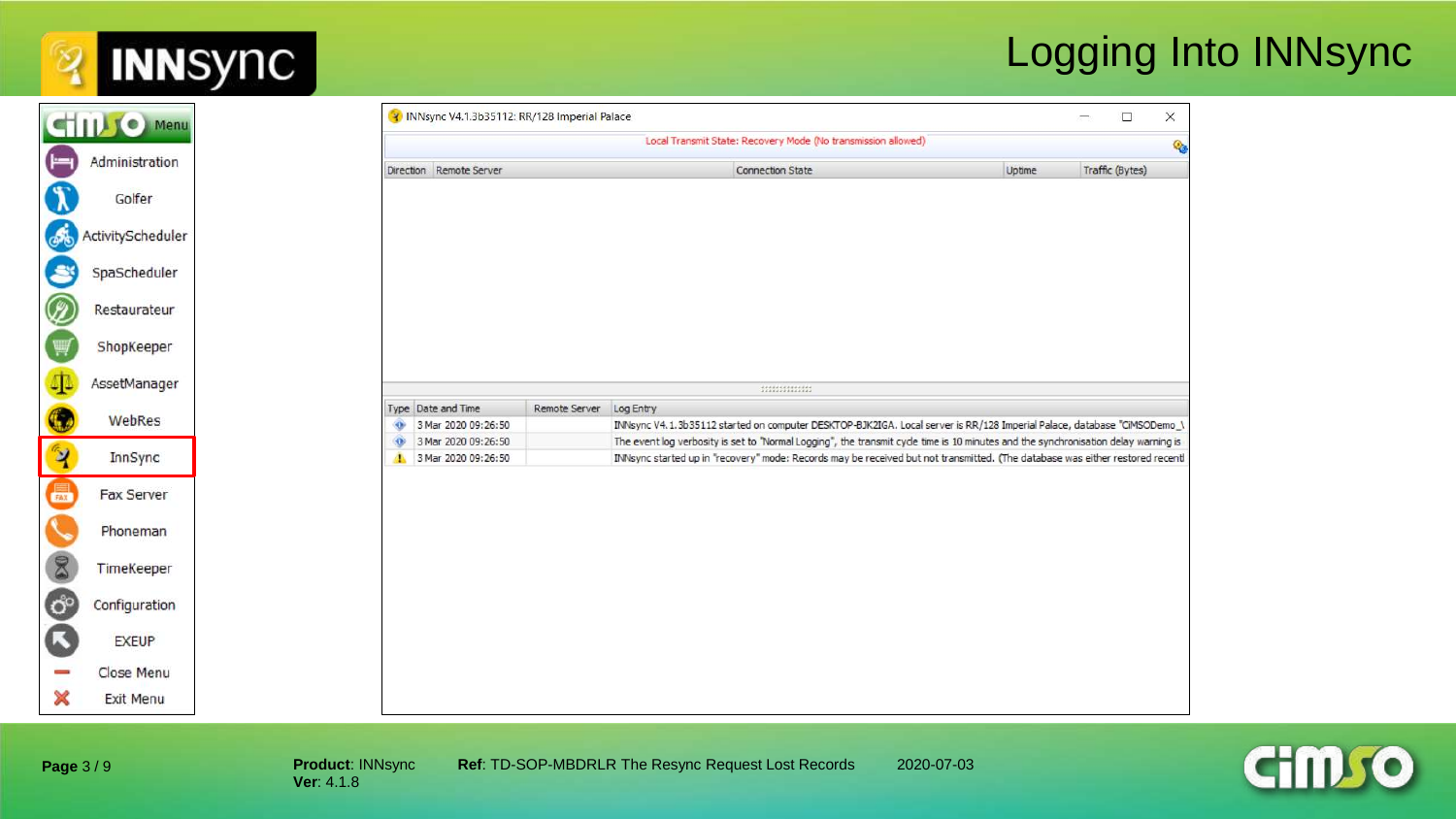### The Resync: Request Lost Records

|                  |                                            |                      |                                                        | Local Transmit State: Waiting for the transmit cycle to end (4 minutes, 5 seconds)                                                             |        |                      |
|------------------|--------------------------------------------|----------------------|--------------------------------------------------------|------------------------------------------------------------------------------------------------------------------------------------------------|--------|----------------------|
| <b>Direction</b> | Remote Server                              |                      |                                                        | <b>Connection State</b>                                                                                                                        | Uptime | Traffic (Bytes)      |
| Out              |                                            |                      | CR/128 NWR Namibia Wildlife Resorts Ltd (SUPPORT2-NEW) | Synchronising (Receive: Receiving records; Transmit: Nothir 16m 58s                                                                            |        | 49.7K In / 54.6K Out |
|                  |                                            |                      |                                                        |                                                                                                                                                |        |                      |
|                  |                                            |                      |                                                        |                                                                                                                                                |        |                      |
|                  |                                            |                      |                                                        | 1111111111111                                                                                                                                  |        |                      |
|                  | Type Date and Time                         | <b>Remote Server</b> | Log Entry                                              |                                                                                                                                                |        |                      |
| Œ                | 3 Mar 2020 07:55:20                        |                      |                                                        | INNsync V4.1.7b12984 (#794c5f6) started on computer DESKTOP-G1FR1JJ. Local server is NA/96 NWR Namutoni Resort, databa                         |        |                      |
|                  | 3 Mar 2020 07:55:20                        |                      |                                                        | The event log verbosity is set to "Normal Logging", the transmit cycle time is 10 minutes and the synchronisation delay warning is             |        |                      |
|                  | 3 Mar 2020 07:55:22                        |                      |                                                        | The last local batch number (1610628193) in table trxcscsh is greater than the last batch number according to the synchronisation              |        |                      |
|                  | 3 Mar 2020 07:55:22                        |                      |                                                        | The last local batch number (1610632768) in table trxcsdet is greater than the last batch number according to the synchronisation              |        |                      |
|                  | 3 Mar 2020 07:55:22                        |                      |                                                        | There are discrepancies in the local server synchronisation state. INNsync has been switched to "recovery" mode.                               |        |                      |
| $\bullet$        | 3 Mar 2020 07:55:25                        | CR/128               |                                                        | Computer SUPPORT2-NEW (192.168.2.117) identified as server CR/128 NWR Namibia Wildlife Resorts Ltd. Configuration and tab                      |        |                      |
| $\circ$          | 3 Mar 2020 07:55:32                        |                      | Replicator mode manually set to "Normal Mode".         |                                                                                                                                                |        |                      |
| O                | 3 Mar 2020 08:03:46                        | CR/128               |                                                        | Done processing records packet 7 from server CR: 1 x spserver Modifies, 1 x spservcon Modifies.                                                |        |                      |
| Œ<br><b>GB</b>   | 3 Mar 2020 08:03:46<br>3 Mar 2020 08:03:46 | CR/128<br>CR/128     |                                                        | Done processing records packet 8 from server CR: 5 x stlogins Inserts.<br>Done processing records packet 9 from server CR: 1 x stsec Modifies. |        |                      |

The Resync: Request Lost Records

❶ Select the **Settings** (cogs glyph)

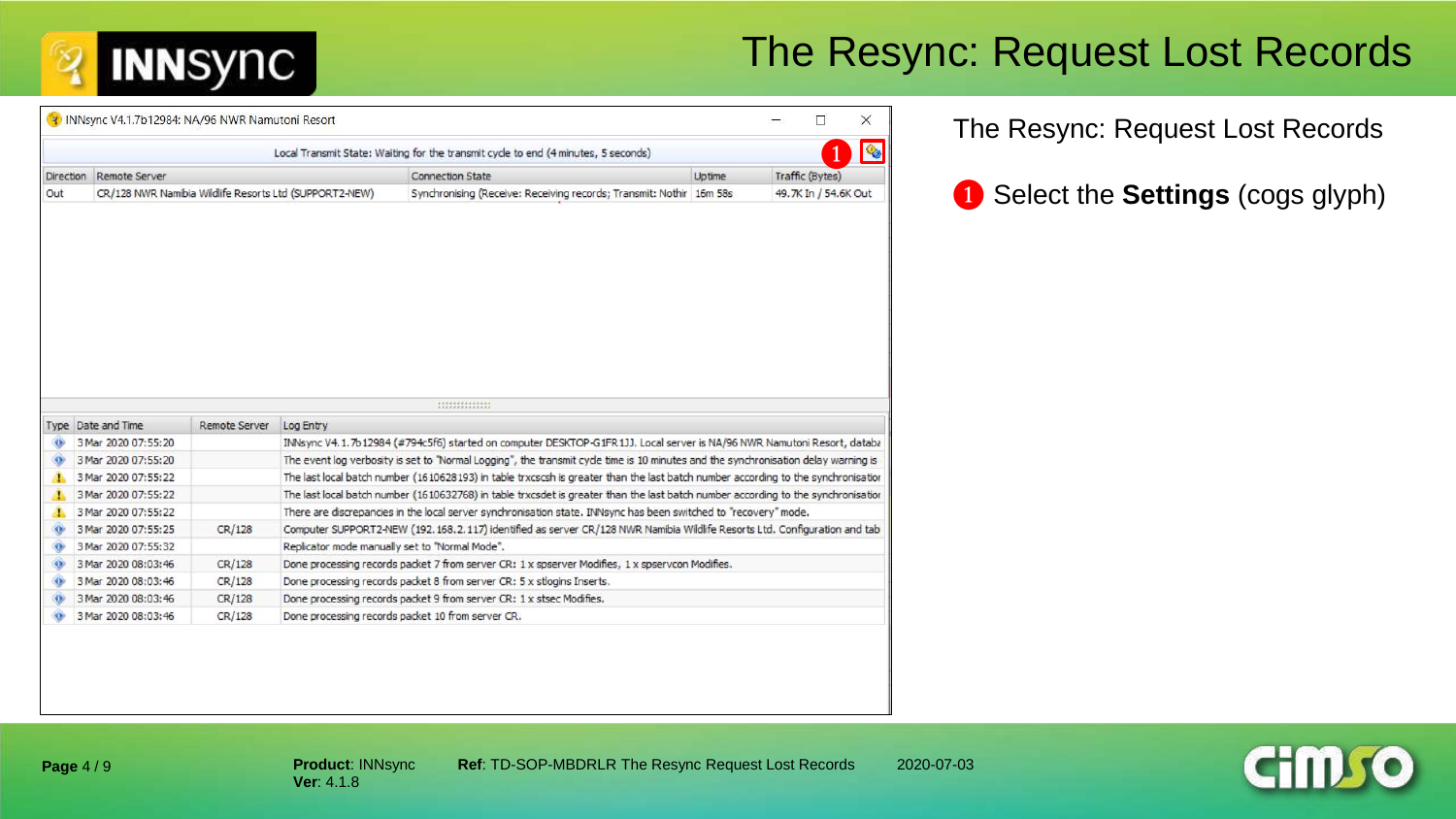## The Resync: Request Lost Records

| <b>Advanced Settings</b>                  |                                                                                                                                                                                                                                                                                                                                                                                                                                                                                                                |                                              |      |                       | X                                                                                                                             |
|-------------------------------------------|----------------------------------------------------------------------------------------------------------------------------------------------------------------------------------------------------------------------------------------------------------------------------------------------------------------------------------------------------------------------------------------------------------------------------------------------------------------------------------------------------------------|----------------------------------------------|------|-----------------------|-------------------------------------------------------------------------------------------------------------------------------|
| Event Logging Verbosity Normal Logging    | $\checkmark$                                                                                                                                                                                                                                                                                                                                                                                                                                                                                                   | <b>Email Settings</b>                        |      |                       |                                                                                                                               |
|                                           | Specify the amount of information that should be logged to the INNsync event log.                                                                                                                                                                                                                                                                                                                                                                                                                              | <b>SMTP Server</b><br>Encryption             | None |                       | SMTP Port Default (25)                                                                                                        |
| Minimum Transmit Cycle<br>Time            | 10 Minutes<br>$\checkmark$                                                                                                                                                                                                                                                                                                                                                                                                                                                                                     | <b>User Name</b>                             |      |                       |                                                                                                                               |
| unnecessary load on the database server.  | Specify the minimum duration for a transmit cycle. If a transmit cycle completes in less time, INNsync<br>will wait until at least this amount of time has elapsed before starting the next cycle. This setting<br>determines how long it will take for a change to propagate between two servers. This should be set<br>to a value slightly less than the maximum acceptable propagation delay, in order not to place                                                                                         | Password<br>should leave those fields blank. |      |                       | Specify the internet address of your outgoing mail server. If<br>the mail server does not require a username and password you |
| Synchronisation Delay<br>Warning Interval | [Disabled]                                                                                                                                                                                                                                                                                                                                                                                                                                                                                                     | Sender Email<br>Sender Name                  |      |                       |                                                                                                                               |
| delay if and when it occurs.              | Every time a transmit or receive cycle with a remote server completes the current time is logged. If<br>the next cycle does not complete before the timeout selected above an email will be sent to the<br>recipients on the right. The INNsync log should be consulted in order to determine the cause of the                                                                                                                                                                                                 | notification.<br>43                          |      |                       | Specify the email address and (optionally) the display name of<br>the sender. This will be used as the reply address of the   |
| Replicator Mode                           | Recovery Mode: Request Lost Record Retransmission                                                                                                                                                                                                                                                                                                                                                                                                                                                              |                                              |      |                       |                                                                                                                               |
|                                           | INNsync enters recovery mode automatically when it detects that the local database has been<br>restored from a backup. While in recovery mode no locally modified records will be batched, and no<br>records will be transmitted. Recovery mode prevents old records that were not yet transmitted when<br>the backup was made from overwriting newer changes on remote servers. It is only safe to exit<br>recovery mode once all remote servers have completed at least one transmit cycle with this server. | Recipient Email                              |      | <b>Recipient Name</b> |                                                                                                                               |
|                                           |                                                                                                                                                                                                                                                                                                                                                                                                                                                                                                                |                                              |      |                       |                                                                                                                               |
|                                           | Batch All Modified Records                                                                                                                                                                                                                                                                                                                                                                                                                                                                                     |                                              |      |                       | Specify the email addresses and (optionally) the display names                                                                |

#### The Resync: Request Lost Records

❶ **Advanced Settings** window ❷ **Replicator Mode**: use the Drop Down to access the list of options – **Recovery Mode: Request Lost Record Retransmission** 

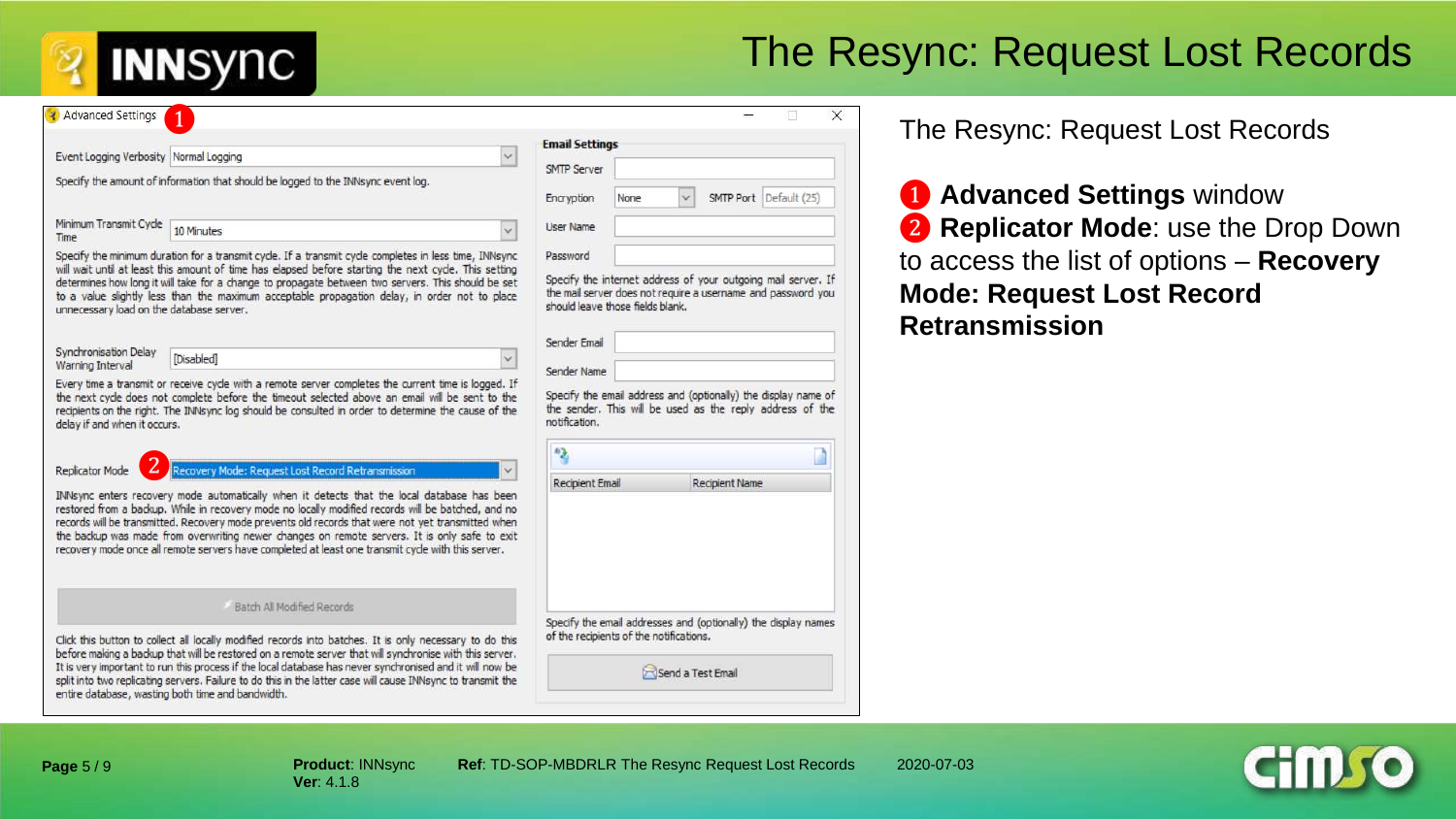## The Resync: Request Lost Records

|                        |                                                   |                                      |           | Local Transmit State: Waiting for the transmit cycle to end (1 minute, 17 seconds)                                                                                                                                |         | Q.                   |
|------------------------|---------------------------------------------------|--------------------------------------|-----------|-------------------------------------------------------------------------------------------------------------------------------------------------------------------------------------------------------------------|---------|----------------------|
| <b>Direction</b>       | Remote Server                                     | <b>Retransmission Request Status</b> |           | <b>Connection State</b>                                                                                                                                                                                           | Uptime  | Traffic (Bytes)      |
| Out                    | CR/128 NWR Namib <b>X</b> Recovery not completed. |                                      |           | Synchronising (Receive: Idle; Transmit: Idle)                                                                                                                                                                     | $1m$ 1s | 44.2K In / 44.2K Out |
|                        |                                                   |                                      |           |                                                                                                                                                                                                                   |         |                      |
|                        |                                                   |                                      |           |                                                                                                                                                                                                                   |         |                      |
|                        | Type Date and Time                                | Remote Server                        | Log Entry |                                                                                                                                                                                                                   |         |                      |
|                        | 3 Mar 2020 07:55:20                               |                                      |           | INNsync V4.1.7b12984 (#794c5f6) started on computer DESKTOP-G1FR1JJ. Local server is NA/96 NWR Namutoni Resort, databa                                                                                            |         |                      |
| Œ                      | 3 Mar 2020 07:55:20                               |                                      |           | The event log verbosity is set to "Normal Logging", the transmit cycle time is 10 minutes and the synchronisation delay warning is                                                                                |         |                      |
| Æ                      | 3 Mar 2020 07:55:22                               |                                      |           | The last local batch number (1610628193) in table trxcscsh is greater than the last batch number according to the synchronisation                                                                                 |         |                      |
|                        | 3 Mar 2020 07:55:22                               |                                      |           | The last local batch number (1610632768) in table trxcsdet is greater than the last batch number according to the synchronisation                                                                                 |         |                      |
| 4                      | 3 Mar 2020 07:55:22                               |                                      |           | There are discrepancies in the local server synchronisation state. INNsync has been switched to "recovery" mode.                                                                                                  |         |                      |
| <b>OD</b>              | 3 Mar 2020 07:55:25                               | CR/128                               |           | Computer SUPPORT2-NEW (192.168.2.117) identified as server CR/128 NWR Namibia Wildlife Resorts Ltd. Configuration and tab                                                                                         |         |                      |
| Œ                      | 3 Mar 2020 07:55:32                               |                                      |           | Replicator mode manually set to "Normal Mode".                                                                                                                                                                    |         |                      |
|                        | 3 Mar 2020 08:03:46                               | CR/128                               |           | Done processing records packet 7 from server CR: 1 x spserver Modifies, 1 x spservcon Modifies.                                                                                                                   |         |                      |
| (1)<br>$\bullet$       | 3 Mar 2020 08:03:46                               | CR/128                               |           | Done processing records packet 8 from server CR: 5 x stlogins Inserts.                                                                                                                                            |         |                      |
|                        | 3 Mar 2020 08:03:46                               | CR/128                               |           | Done processing records packet 9 from server CR: 1 x stsec Modifies.                                                                                                                                              |         |                      |
|                        | 3 Mar 2020 08:03:46                               | CR/128                               |           | Done processing records packet 10 from server CR.                                                                                                                                                                 |         |                      |
| <b>GD</b><br><b>CO</b> | 3 Mar 2020 08:14:07                               | CR/128                               |           | Connection to CR/128 NWR Namibia Wildlife Resorts Ltd (192.168.2.117:5111) lost. 54.6K sent. 54.8K received. 18 minutes, 44:                                                                                      |         |                      |
| <b>O</b>               | 3 Mar 2020 08:14:07<br>3 Mar 2020 08:14:09        | CR/128                               |           | Replicator mode manually set to "Recovery Mode: Request Lost Record Retransmission".<br>Computer SUPPORT2-NEW (192.168.2.117) identified as server CR/128 NWR Namibia Wildlife Resorts Ltd. Configuration and tab |         |                      |

#### The Resync: Request Lost Records

#### ❶ **Retransmission Request Status**  column: **Recovery Not Completed**



**Product**: INNsync **Ref**: TD-SOP-MBDRLR The Resync Request Lost Records 2020-07-03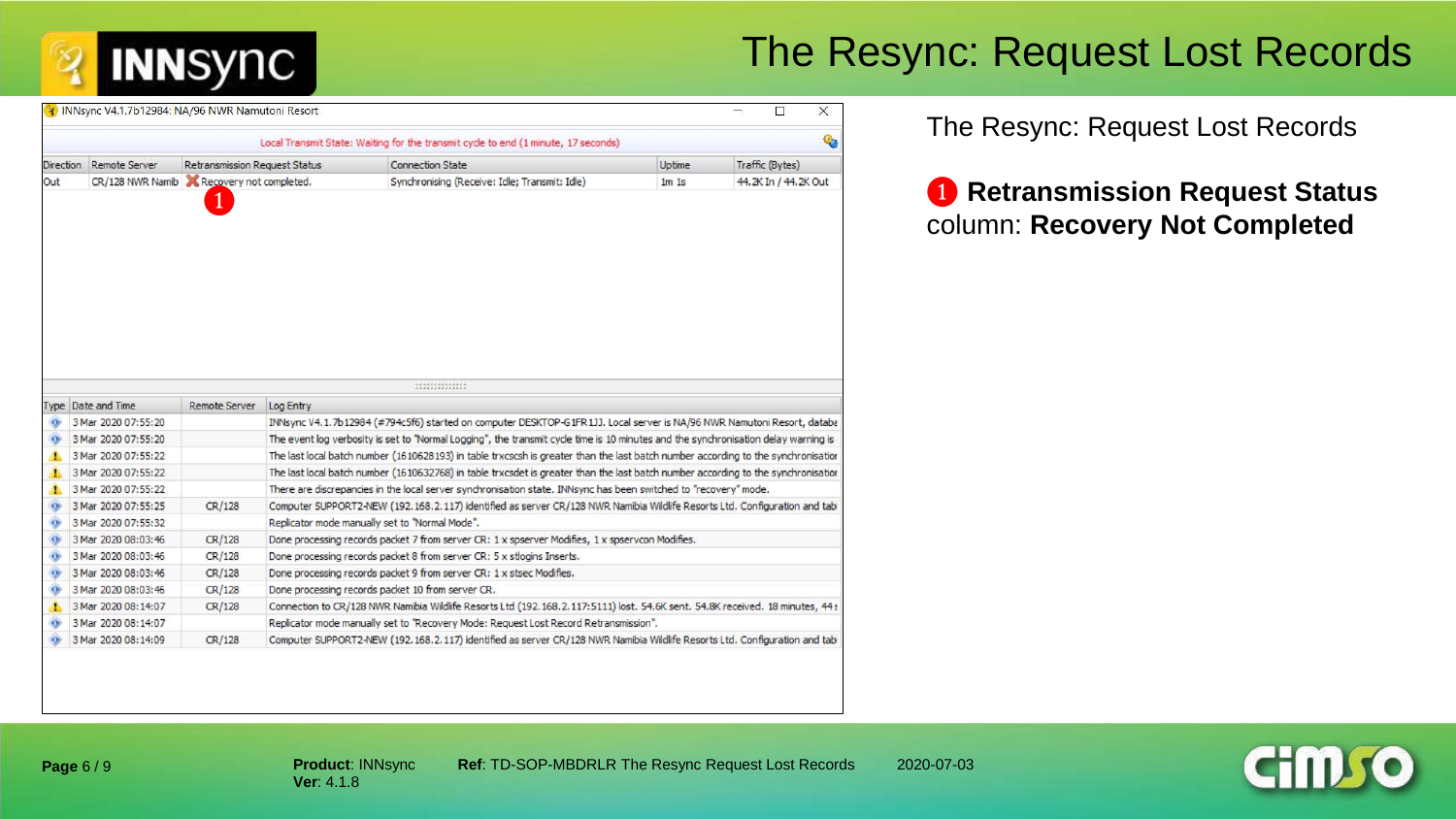### The Resync: Request Lost Records

|                        |                                              |                                      | Local Transmit State: Recovery Mode (No transmission allowed)                                                                                                                                 |        | €                    |
|------------------------|----------------------------------------------|--------------------------------------|-----------------------------------------------------------------------------------------------------------------------------------------------------------------------------------------------|--------|----------------------|
| <b>Direction</b>       | Remote Server                                | <b>Retransmission Request Status</b> | <b>Connection State</b>                                                                                                                                                                       | Uptime | Traffic (Bytes)      |
| Out                    | CR/128 NWR Namib All lost records requested. |                                      | Synchronising (Receive: Receiving records; Transmit: Idle)                                                                                                                                    | 17m 5s | 69.4K In / 27.1M Out |
|                        |                                              |                                      |                                                                                                                                                                                               |        |                      |
|                        | Type Date and Time                           | Remote Server                        | **************                                                                                                                                                                                |        |                      |
| KB)                    | 3 Mar 2020 08:28:32                          | CR/128                               | Log Entry<br>Requested a missing record resync for table "tbclstatus" (0 local records, data size = 165).                                                                                     |        |                      |
|                        | 3 Mar 2020 08:28:33                          | CR/128                               | Requested a missing record resync for table "tbmembership" (0 local records, data size = 167).                                                                                                |        |                      |
| $\bullet$<br>$\bullet$ | 3 Mar 2020 08:28:34                          | CR/128                               | Requested a missing record resync for table "theventnote" (0 local records, data size = 212).                                                                                                 |        |                      |
|                        |                                              |                                      |                                                                                                                                                                                               |        |                      |
|                        |                                              |                                      |                                                                                                                                                                                               |        |                      |
| (b)                    | 3 Mar 2020 08:28:35                          | CR/128                               | Requested a missing record resync for table "trxbudget" (0 local records, data size = 274).                                                                                                   |        |                      |
|                        | 3 Mar 2020 08:28:36                          | CR/128                               | Requested a missing record resync for table "trxexptocgry" (0 local records, data size = 167).                                                                                                |        |                      |
|                        | 3 Mar 2020 08:28:37                          | CR/128                               | Requested a missing record resync for table "ppprepayhd" (0 local records, data size = 182).                                                                                                  |        |                      |
| $\mathbf{a}$           | 3 Mar 2020 08:28:38                          | CR/128                               | Requested a missing record resync for table "ppprepaydt" (0 local records, data size = 239).                                                                                                  |        |                      |
| Œ                      | 3 Mar 2020 08:28:39                          | CR/128                               | Requested a missing record resync for table "cphold" (0 local records, data size = 161).                                                                                                      |        |                      |
| <b>KB</b>              | 3 Mar 2020 08:28:40                          | CR/128                               | Requested a missing record resync for table "spcommission" (0 local records, data size = 167).                                                                                                |        |                      |
| KB.                    | 3 Mar 2020 08:28:41                          | CR/128                               | Requested a missing record resync for table "spchglog" (0 local records, data size = 280).                                                                                                    |        |                      |
| œ                      | 3 Mar 2020 08:28:42                          | CR/128                               | Requested a missing record resync for table "grrule" (0 local records, data size = 161).                                                                                                      |        |                      |
| $\left($<br>$\bullet$  | 3 Mar 2020 08:28:43                          | CR/128                               | Requested a missing record resync for table "grrulecon" (0 local records, data size = 209).                                                                                                   |        |                      |
| Ф                      | 3 Mar 2020 08:28:44                          | CR/128                               | Requested a missing record resync for table "spspendlimit" (0 local records, data size = 167).                                                                                                |        |                      |
| <b>KB</b>              | 3 Mar 2020 08:28:45<br>3 Mar 2020 08:28:46   | CR/128                               | Requested a missing record resync for table "sppromo" (0 local records, data size = 162).                                                                                                     |        |                      |
| Œ                      | 3 Mar 2020 08:28:47                          | CR/128                               | Requested a missing record resync for table "imlink" (0 local records, data size = 368).                                                                                                      |        |                      |
| $\mathbf{a}$           | 3 Mar 2020 08:28:48                          | CR/128<br>CR/128                     | Requested a missing record resync for table "imslideshow" (0 local records, data size $= 173$ ).<br>Requested a missing record resync for table "imslide" (0 local records, data size = 222). |        |                      |

#### The Resync: Request Lost Records

### ❶ **Retransmission Request Status**  column: **All Lost Records Requested**

*Note: Once the retransmission status changes to All Lost Records Requested you can set INNsync back to normal mode.* 



**Page** 7 / 9

**INNSYNC**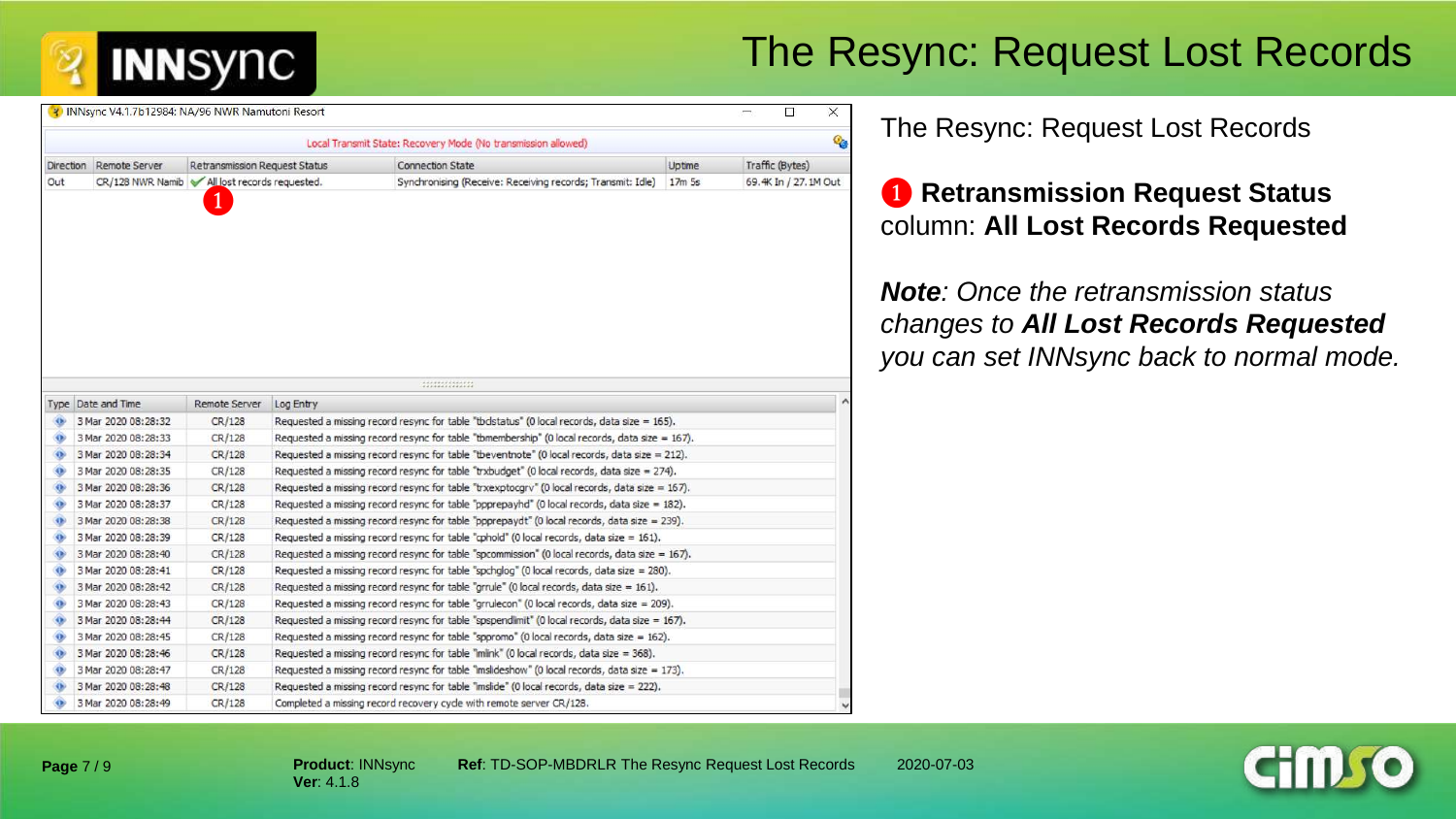## The Resync: Request Lost Records

X

| Advanced Settings                               |                                                                                                                                                                                                                                                                                                                                                                                                                                                                                                                                              |                                                                                                                                                                   |      |              |                       |                        |  |
|-------------------------------------------------|----------------------------------------------------------------------------------------------------------------------------------------------------------------------------------------------------------------------------------------------------------------------------------------------------------------------------------------------------------------------------------------------------------------------------------------------------------------------------------------------------------------------------------------------|-------------------------------------------------------------------------------------------------------------------------------------------------------------------|------|--------------|-----------------------|------------------------|--|
| Event Logging Verbosity Normal Logging          | $\checkmark$                                                                                                                                                                                                                                                                                                                                                                                                                                                                                                                                 | <b>Email Settings</b>                                                                                                                                             |      |              |                       |                        |  |
|                                                 |                                                                                                                                                                                                                                                                                                                                                                                                                                                                                                                                              | <b>SMTP Server</b>                                                                                                                                                |      |              |                       |                        |  |
|                                                 | Specify the amount of information that should be logged to the INNsync event log.                                                                                                                                                                                                                                                                                                                                                                                                                                                            | Encryption                                                                                                                                                        | None | $\checkmark$ |                       | SMTP Port Default (25) |  |
| Minimum Transmit Cycle<br>Time                  | 10 Minutes<br>$\checkmark$                                                                                                                                                                                                                                                                                                                                                                                                                                                                                                                   | <b>User Name</b>                                                                                                                                                  |      |              |                       |                        |  |
|                                                 | Specify the minimum duration for a transmit cycle. If a transmit cycle completes in less time, INNsync                                                                                                                                                                                                                                                                                                                                                                                                                                       | Password                                                                                                                                                          |      |              |                       |                        |  |
| unnecessary load on the database server.        | will wait until at least this amount of time has elapsed before starting the next cycle. This setting<br>determines how long it will take for a change to propagate between two servers. This should be set<br>to a value slightly less than the maximum acceptable propagation delay, in order not to place                                                                                                                                                                                                                                 | Specify the internet address of your outgoing mail server. If<br>the mail server does not require a username and password you<br>should leave those fields blank. |      |              |                       |                        |  |
|                                                 |                                                                                                                                                                                                                                                                                                                                                                                                                                                                                                                                              | Sender Email                                                                                                                                                      |      |              |                       |                        |  |
| Synchronisation Delay<br>Warning Interval       | [Disabled]                                                                                                                                                                                                                                                                                                                                                                                                                                                                                                                                   | Sender Name                                                                                                                                                       |      |              |                       |                        |  |
| delay if and when it occurs.<br>Replicator Mode | the next cycle does not complete before the timeout selected above an email will be sent to the<br>recipients on the right. The INNsync log should be consulted in order to determine the cause of the<br>Normal Mode<br>$\checkmark$                                                                                                                                                                                                                                                                                                        | Specify the email address and (optionally) the display name of<br>the sender. This will be used as the reply address of the<br>notification.<br>43                |      |              |                       |                        |  |
|                                                 |                                                                                                                                                                                                                                                                                                                                                                                                                                                                                                                                              | <b>Recipient Email</b>                                                                                                                                            |      |              | <b>Recipient Name</b> |                        |  |
|                                                 | INNsync enters recovery mode automatically when it detects that the local database has been<br>restored from a backup. While in recovery mode no locally modified records will be batched, and no<br>records will be transmitted. Recovery mode prevents old records that were not yet transmitted when<br>the backup was made from overwriting newer changes on remote servers. It is only safe to exit<br>recovery mode once all remote servers have completed at least one transmit cycle with this server.<br>Batch All Modified Records |                                                                                                                                                                   |      |              |                       |                        |  |
|                                                 |                                                                                                                                                                                                                                                                                                                                                                                                                                                                                                                                              | Specify the email addresses and (optionally) the display names                                                                                                    |      |              |                       |                        |  |
|                                                 |                                                                                                                                                                                                                                                                                                                                                                                                                                                                                                                                              |                                                                                                                                                                   |      |              |                       |                        |  |
|                                                 | Click this button to collect all locally modified records into batches. It is only necessary to do this<br>before making a backup that will be restored on a remote server that will synchronise with this server.                                                                                                                                                                                                                                                                                                                           | of the recipients of the notifications.                                                                                                                           |      |              |                       |                        |  |

#### The Resync: Request Lost Records

❶ **Advanced Settings** window ❷ **Replicator Mode**: use the Drop Down to access the list of options – **Normal Mode**